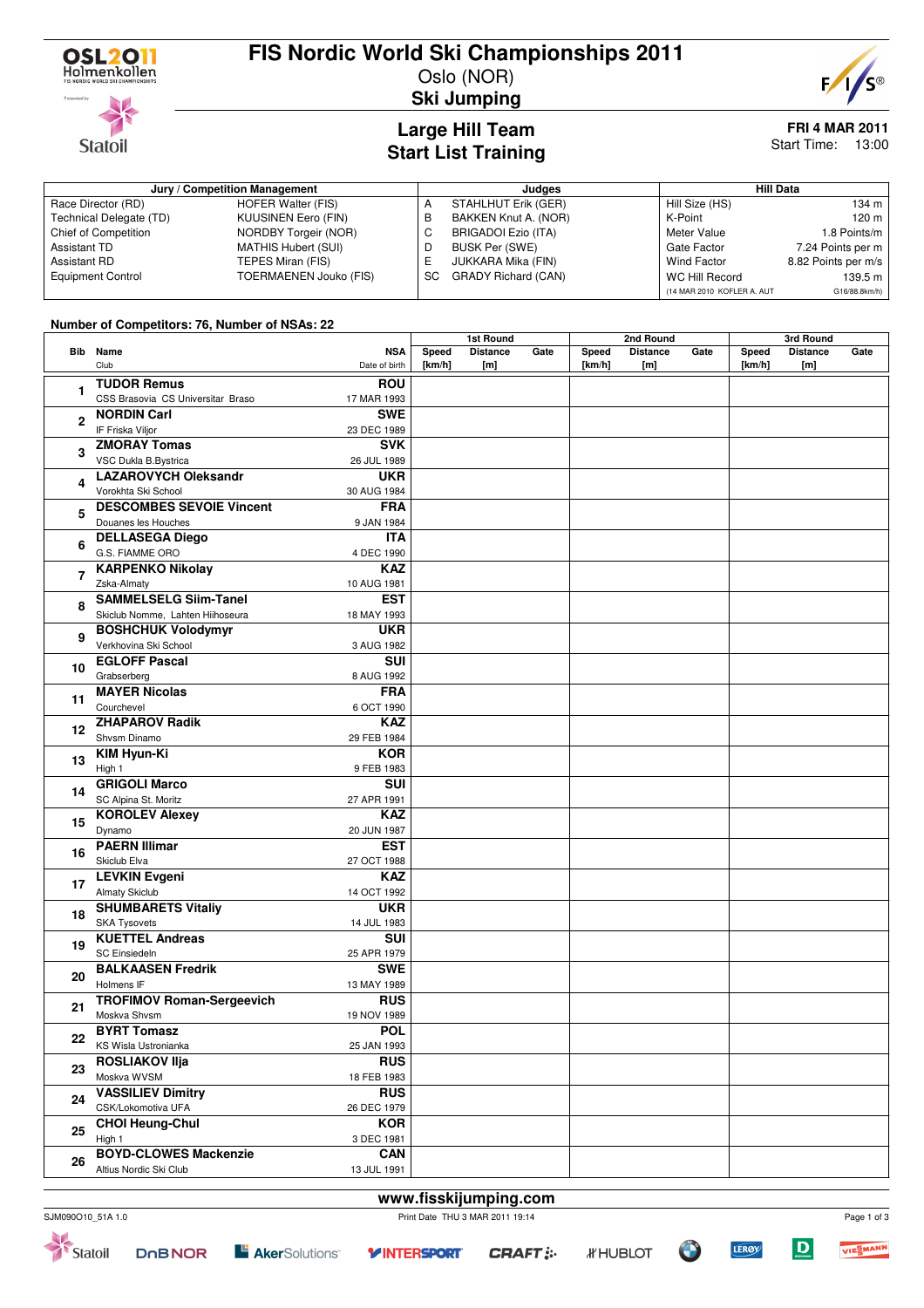

# **FIS Nordic World Ski Championships 2011**

Oslo (NOR) **Ski Jumping**



**Statoil** 

#### **Large Hill Team Start List Training**

# **FRI 4 MAR 2011**

Start Time: 13:00

|    |                                                |                             | <b>1st Round</b> |                        | 2nd Round |                 |                 | 3rd Round |                 |                 |      |
|----|------------------------------------------------|-----------------------------|------------------|------------------------|-----------|-----------------|-----------------|-----------|-----------------|-----------------|------|
|    | <b>Bib</b> Name<br>Club                        | <b>NSA</b><br>Date of birth | Speed<br>[km/h]  | <b>Distance</b><br>[m] | Gate      | Speed<br>[km/h] | <b>Distance</b> | Gate      | Speed<br>[km/h] | <b>Distance</b> | Gate |
|    |                                                |                             |                  |                        |           |                 | [m]             |           |                 | [m]             |      |
| 27 | <b>BRESADOLA Davide</b>                        | <b>ITA</b>                  |                  |                        |           |                 |                 |           |                 |                 |      |
|    | C.S. Esercito                                  | 10 SEP 1988                 |                  |                        |           |                 |                 |           |                 |                 |      |
| 28 | <b>FRENETTE Peter</b>                          | <b>USA</b>                  |                  |                        |           |                 |                 |           |                 |                 |      |
|    | New York Ski Ed Foundation                     | 24 FEB 1992                 |                  |                        |           |                 |                 |           |                 |                 |      |
| 29 | <b>MEZNAR Mitja</b>                            | <b>SLO</b>                  |                  |                        |           |                 |                 |           |                 |                 |      |
|    | <b>NSK Trzic Trifix</b>                        | 30 JUN 1988                 |                  |                        |           |                 |                 |           |                 |                 |      |
| 30 | <b>ZYLA Piotr</b>                              | <b>POL</b>                  |                  |                        |           |                 |                 |           |                 |                 |      |
|    | KS Wisla Ustronianka                           | 16 JAN 1987                 |                  |                        |           |                 |                 |           |                 |                 |      |
| 31 | <b>ZOGRAFSKI Vladimir</b>                      | <b>BUL</b>                  |                  |                        |           |                 |                 |           |                 |                 |      |
|    | Samokov                                        | 14 JUL 1993                 |                  |                        |           |                 |                 |           |                 |                 |      |
| 32 | <b>HLAVA Lukas</b>                             | <b>CZE</b>                  |                  |                        |           |                 |                 |           |                 |                 |      |
|    | Dukla Liberec                                  | 10 SEP 1984                 |                  |                        |           |                 |                 |           |                 |                 |      |
| 33 | <b>MORASSI Andrea</b>                          | <b>ITA</b>                  |                  |                        |           |                 |                 |           |                 |                 |      |
|    | C.S. Forestale                                 | 30 AUG 1988                 |                  |                        |           |                 |                 |           |                 |                 |      |
| 34 | <b>SEDLAK Borek</b>                            | <b>CZE</b>                  |                  |                        |           |                 |                 |           |                 |                 |      |
|    | Dukla Liberec                                  | 15 JUN 1981                 |                  |                        |           |                 |                 |           |                 |                 |      |
| 35 | <b>COLLOREDO Sebastian</b>                     | <b>ITA</b>                  |                  |                        |           |                 |                 |           |                 |                 |      |
|    | G.S. Fiamme Gialle                             | 9 SEP 1987                  |                  |                        |           |                 |                 |           |                 |                 |      |
| 36 | <b>DAMJAN Jernej</b>                           | <b>SLO</b>                  |                  |                        |           |                 |                 |           |                 |                 |      |
|    | SSK Costella Ilirija                           | 28 MAY 1983                 |                  |                        |           |                 |                 |           |                 |                 |      |
| 37 | <b>TAKEUCHI Taku</b>                           | JPN                         |                  |                        |           |                 |                 |           |                 |                 |      |
|    | Kitano Construction Corp. Ski Club             | 20 MAY 1987                 |                  |                        |           |                 |                 |           |                 |                 |      |
| 38 | <b>YUMOTO Fumihisa</b>                         | <b>JPN</b>                  |                  |                        |           |                 |                 |           |                 |                 |      |
|    | Tokyo Biso Group Ski Team                      | 23 APR 1984                 |                  |                        |           |                 |                 |           |                 |                 |      |
| 39 | <b>MUOTKA OIII</b>                             | <b>FIN</b>                  |                  |                        |           |                 |                 |           |                 |                 |      |
|    | Ounasvaaran Hiihtoseura                        | 14 JUL 1988                 |                  |                        |           |                 |                 |           |                 |                 |      |
| 40 | <b>AHONEN Janne</b>                            | <b>FIN</b>                  |                  |                        |           |                 |                 |           |                 |                 |      |
|    | Lahden Hiihtoseura                             | 11 MAY 1977                 |                  |                        |           |                 |                 |           |                 |                 |      |
| 41 | <b>KOIVURANTA Anssi</b>                        | <b>FIN</b>                  |                  |                        |           |                 |                 |           |                 |                 |      |
|    | Kuusamon Erä-Veikot                            | 3 JUL 1988                  |                  |                        |           |                 |                 |           |                 |                 |      |
| 42 | <b>TEPES Jurij</b>                             | <b>SLO</b>                  |                  |                        |           |                 |                 |           |                 |                 |      |
|    | SD Dolomiti                                    | 14 FEB 1989                 |                  |                        |           |                 |                 |           |                 |                 |      |
| 43 | <b>FREITAG Richard</b>                         | <b>GER</b>                  |                  |                        |           |                 |                 |           |                 |                 |      |
|    | SG Nickelhuette Aue                            | 14 AUG 1991                 |                  |                        |           |                 |                 |           |                 |                 |      |
| 44 | <b>HULA Stefan</b>                             | POL                         |                  |                        |           |                 |                 |           |                 |                 |      |
|    | SSR LZS SOKOL Szczyrk                          | 29 SEP 1986                 |                  |                        |           |                 |                 |           |                 |                 |      |
| 45 | <b>KORNILOV Denis</b>                          | <b>RUS</b>                  |                  |                        |           |                 |                 |           |                 |                 |      |
|    | Sdushor N. Novgorod Dinamo                     | 17 AUG 1986                 |                  |                        |           |                 |                 |           |                 |                 |      |
| 46 | <b>JANDA Jakub</b>                             | <b>CZE</b>                  |                  |                        |           |                 |                 |           |                 |                 |      |
|    | Dukla Liberec                                  | 27 APR 1978                 |                  |                        |           |                 |                 |           |                 |                 |      |
| 47 | <b>BODMER Pascal</b>                           | <b>GER</b>                  |                  |                        |           |                 |                 |           |                 |                 |      |
|    | SV Messstetten                                 | 4 JAN 1991                  |                  |                        |           |                 |                 |           |                 |                 |      |
| 48 | <b>HAPPONEN Janne</b>                          | <b>FIN</b>                  |                  |                        |           |                 |                 |           |                 |                 |      |
|    | Puijon Hiihtoseura<br><b>SCHMITT Martin</b>    | 18 JUN 1984                 |                  |                        |           |                 |                 |           |                 |                 |      |
| 49 |                                                | <b>GER</b>                  |                  |                        |           |                 |                 |           |                 |                 |      |
|    | SC Furtwangen                                  | 29 JAN 1978                 |                  |                        |           |                 |                 |           |                 |                 |      |
| 50 | <b>MATURA Jan</b><br>Dukla Liberec             | <b>CZE</b>                  |                  |                        |           |                 |                 |           |                 |                 |      |
|    |                                                | 29 JAN 1980                 |                  |                        |           |                 |                 |           |                 |                 |      |
| 51 | <b>CHEDAL Emmanuel</b><br>SC Courchevel        | <b>FRA</b><br>15 JAN 1983   |                  |                        |           |                 |                 |           |                 |                 |      |
|    |                                                |                             |                  |                        |           |                 |                 |           |                 |                 |      |
| 52 | <b>TOCHIMOTO Shohei</b><br>Snow Brand Ski Team | <b>JPN</b>                  |                  |                        |           |                 |                 |           |                 |                 |      |
|    | <b>PREVC Peter</b>                             | 21 DEC 1989                 |                  |                        |           |                 |                 |           |                 |                 |      |
| 53 |                                                | <b>SLO</b>                  |                  |                        |           |                 |                 |           |                 |                 |      |
|    | SK Triglav Kranj                               | 20 SEP 1992                 |                  |                        |           |                 |                 |           |                 |                 |      |
| 54 | <b>KASAI Noriaki</b>                           | <b>JPN</b>                  |                  |                        |           |                 |                 |           |                 |                 |      |
|    | Tsuchiya Home Ski Team                         | 6 JUN 1972                  |                  |                        |           |                 |                 |           |                 |                 |      |
| 55 | <b>KRANJEC Robert</b>                          | <b>SLO</b>                  |                  |                        |           |                 |                 |           |                 |                 |      |
|    | SK Triglav Kranj<br><b>KARELIN Pavel</b>       | 16 JUL 1981<br><b>RUS</b>   |                  |                        |           |                 |                 |           |                 |                 |      |
| 56 |                                                |                             |                  |                        |           |                 |                 |           |                 |                 |      |
|    | Nizhniy Novgorod                               | 27 APR 1990                 |                  |                        |           |                 |                 |           |                 |                 |      |